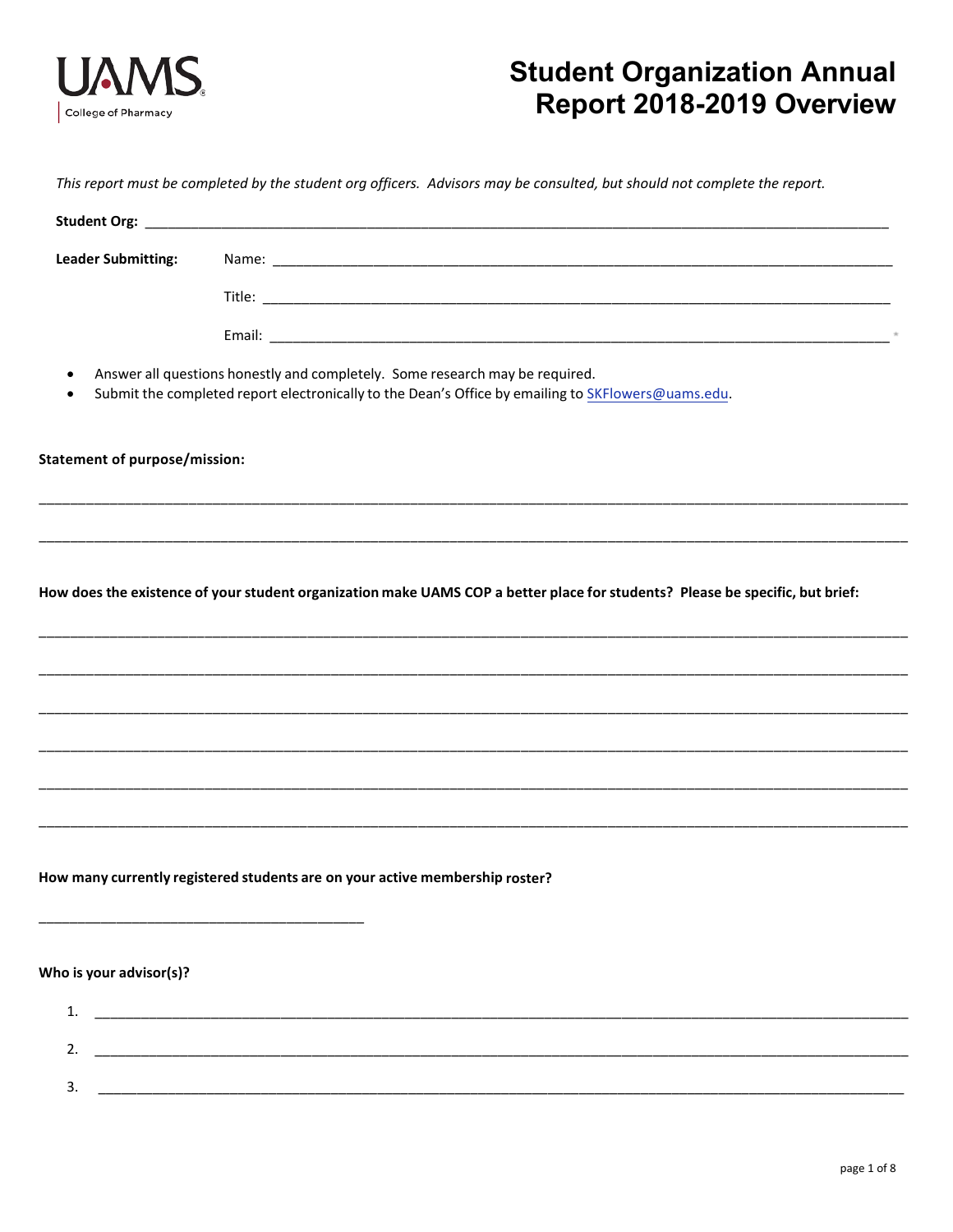How much are your organization's membership dues? Where were funds deposited (include bank name & city/state)?

What is the average number students who attended monthly/business meetings?

How often did your leadership team (student officers only) meet throughout the school year?

How often did your advisor(s) attend leadership team meetings this school year?

When did (or will) your organization elect officers for the 2018-2019 school year?

If already elected, please provide your 2018-2018 list of officers (include name & title):

| 1. $\overline{\phantom{a}}$                                                                                                                                                                                                                                                                                            |  |  |
|------------------------------------------------------------------------------------------------------------------------------------------------------------------------------------------------------------------------------------------------------------------------------------------------------------------------|--|--|
|                                                                                                                                                                                                                                                                                                                        |  |  |
|                                                                                                                                                                                                                                                                                                                        |  |  |
| $3.$ $\frac{1}{2}$ $\frac{1}{2}$ $\frac{1}{2}$ $\frac{1}{2}$ $\frac{1}{2}$ $\frac{1}{2}$ $\frac{1}{2}$ $\frac{1}{2}$ $\frac{1}{2}$ $\frac{1}{2}$ $\frac{1}{2}$ $\frac{1}{2}$ $\frac{1}{2}$ $\frac{1}{2}$ $\frac{1}{2}$ $\frac{1}{2}$ $\frac{1}{2}$ $\frac{1}{2}$ $\frac{1}{2}$ $\frac{1}{2}$ $\frac{1}{2}$ $\frac{1}{$ |  |  |
| 4. $\overline{\phantom{a}}$                                                                                                                                                                                                                                                                                            |  |  |
|                                                                                                                                                                                                                                                                                                                        |  |  |
| $6.$ $\overline{\phantom{a}}$                                                                                                                                                                                                                                                                                          |  |  |
|                                                                                                                                                                                                                                                                                                                        |  |  |
|                                                                                                                                                                                                                                                                                                                        |  |  |
|                                                                                                                                                                                                                                                                                                                        |  |  |
| $9.$ $\overline{\phantom{a}}$                                                                                                                                                                                                                                                                                          |  |  |
| $10.$ $\overline{\phantom{a}}$                                                                                                                                                                                                                                                                                         |  |  |
|                                                                                                                                                                                                                                                                                                                        |  |  |
|                                                                                                                                                                                                                                                                                                                        |  |  |
|                                                                                                                                                                                                                                                                                                                        |  |  |
|                                                                                                                                                                                                                                                                                                                        |  |  |
|                                                                                                                                                                                                                                                                                                                        |  |  |
|                                                                                                                                                                                                                                                                                                                        |  |  |
|                                                                                                                                                                                                                                                                                                                        |  |  |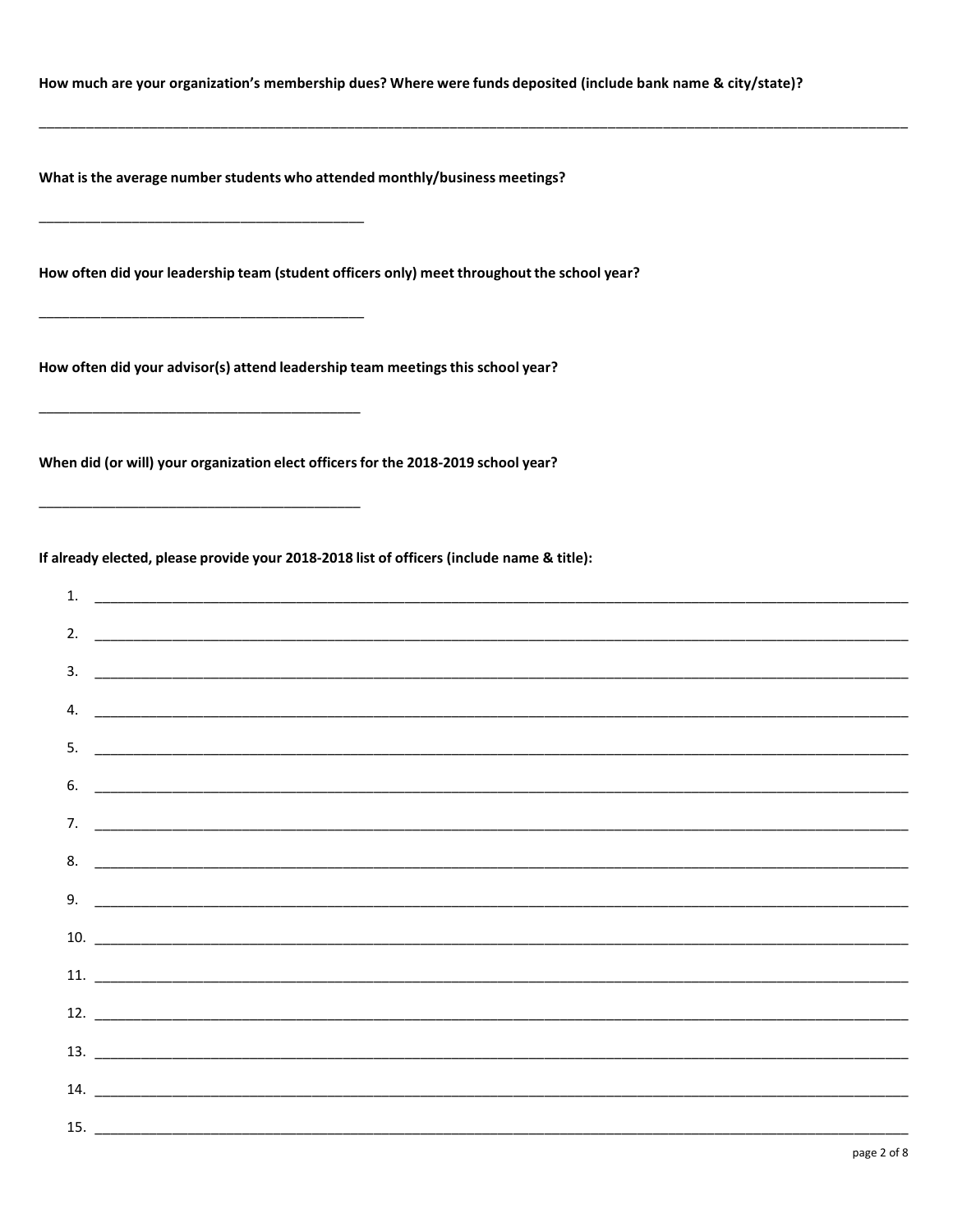**You have forwarded documentation to the new officers (constitution, membership list, financial report):** 

**Yes No**

#### **List all social eventsthat your organization hosted or collaborated on in the 2018-2019 school year:**

| Event name & location: | Dates/Times: | One sentence description of event: | How many<br>COP students<br>attended? | How many<br>COP faculty<br>and/or staff<br>$attended?$ | Name of any other responsible-<br>party UAMS colleges/depts.: |
|------------------------|--------------|------------------------------------|---------------------------------------|--------------------------------------------------------|---------------------------------------------------------------|
|                        |              |                                    |                                       |                                                        |                                                               |
|                        |              |                                    |                                       |                                                        |                                                               |
|                        |              |                                    |                                       |                                                        |                                                               |
|                        |              |                                    |                                       |                                                        |                                                               |
|                        |              |                                    |                                       |                                                        |                                                               |
|                        |              |                                    |                                       |                                                        |                                                               |
|                        |              |                                    |                                       |                                                        |                                                               |
|                        |              |                                    |                                       |                                                        |                                                               |
|                        |              |                                    |                                       |                                                        |                                                               |
|                        |              |                                    |                                       |                                                        |                                                               |
|                        |              |                                    |                                       |                                                        |                                                               |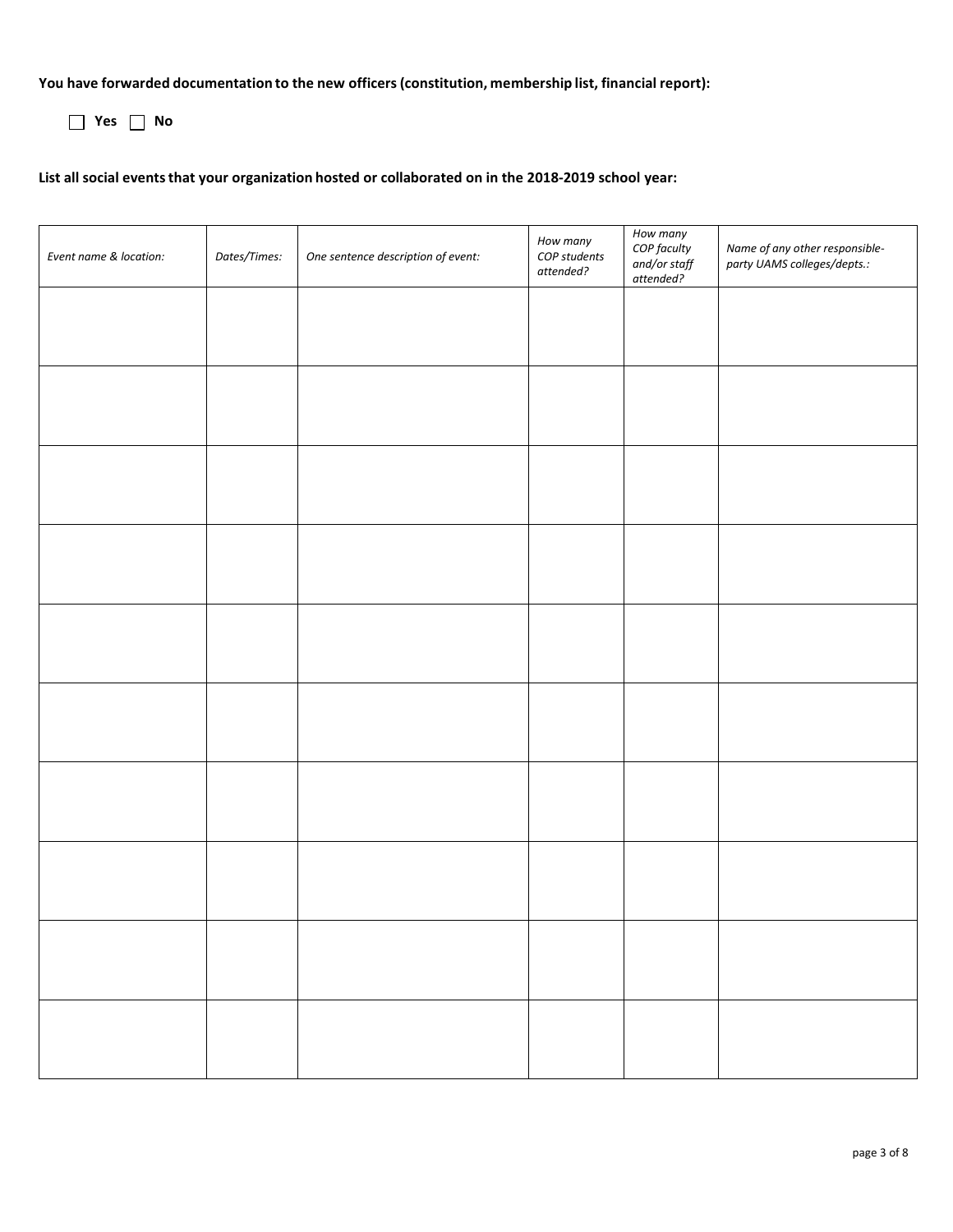### **List all community service or philanthropy /fundraising work that was done by your members in the name of your organization in the 2018-2019 school year:**

| Event name, location, &<br>agency benefitted: | Dates/Times: | One sentence description of event<br>(include total of any money raised): | How many<br>COP students<br>attended? | How many<br>COP faculty<br>and/or staff<br>attended? | Name of any other responsible-<br>party UAMS colleges/depts.: |
|-----------------------------------------------|--------------|---------------------------------------------------------------------------|---------------------------------------|------------------------------------------------------|---------------------------------------------------------------|
|                                               |              |                                                                           |                                       |                                                      |                                                               |
|                                               |              |                                                                           |                                       |                                                      |                                                               |
|                                               |              |                                                                           |                                       |                                                      |                                                               |
|                                               |              |                                                                           |                                       |                                                      |                                                               |
|                                               |              |                                                                           |                                       |                                                      |                                                               |
|                                               |              |                                                                           |                                       |                                                      |                                                               |
|                                               |              |                                                                           |                                       |                                                      |                                                               |
|                                               |              |                                                                           |                                       |                                                      |                                                               |
|                                               |              |                                                                           |                                       |                                                      |                                                               |
|                                               |              |                                                                           |                                       |                                                      |                                                               |
|                                               |              |                                                                           |                                       |                                                      |                                                               |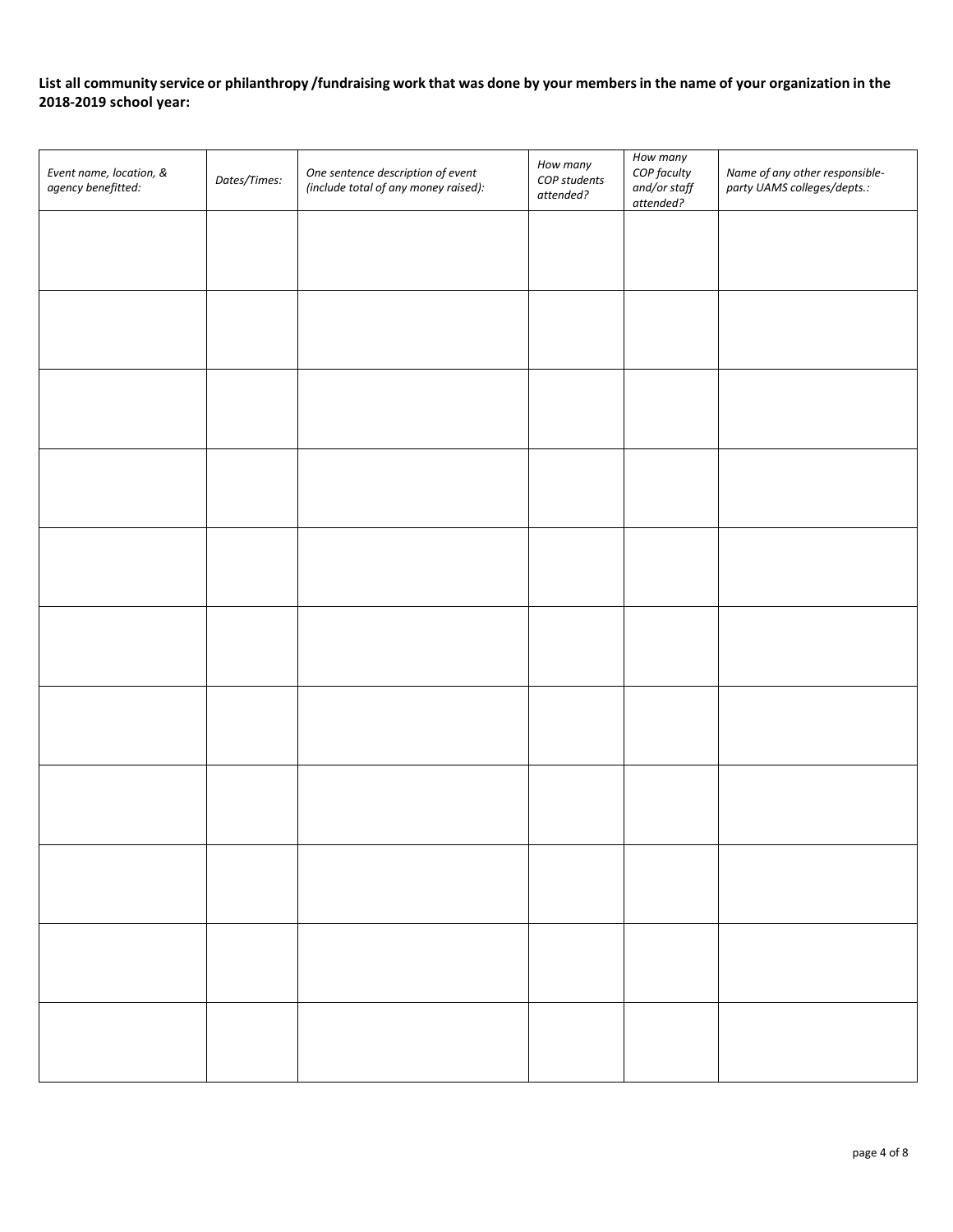| Event name, location, &<br>agency benefitted: | Dates/Times: | One sentence description of event<br>(include total of any money raised): | How many<br>COP students<br>attended? | How many<br>COP faculty<br>and/or staff<br>attended? | Name of any other responsible-<br>party UAMS colleges/depts.: |
|-----------------------------------------------|--------------|---------------------------------------------------------------------------|---------------------------------------|------------------------------------------------------|---------------------------------------------------------------|
|                                               |              |                                                                           |                                       |                                                      |                                                               |
|                                               |              |                                                                           |                                       |                                                      |                                                               |
|                                               |              |                                                                           |                                       |                                                      |                                                               |
|                                               |              |                                                                           |                                       |                                                      |                                                               |
|                                               |              |                                                                           |                                       |                                                      |                                                               |
|                                               |              |                                                                           |                                       |                                                      |                                                               |
|                                               |              |                                                                           |                                       |                                                      |                                                               |
|                                               |              |                                                                           |                                       |                                                      |                                                               |
|                                               |              |                                                                           |                                       |                                                      |                                                               |
|                                               |              |                                                                           |                                       |                                                      |                                                               |
|                                               |              |                                                                           |                                       |                                                      |                                                               |
|                                               |              |                                                                           |                                       |                                                      |                                                               |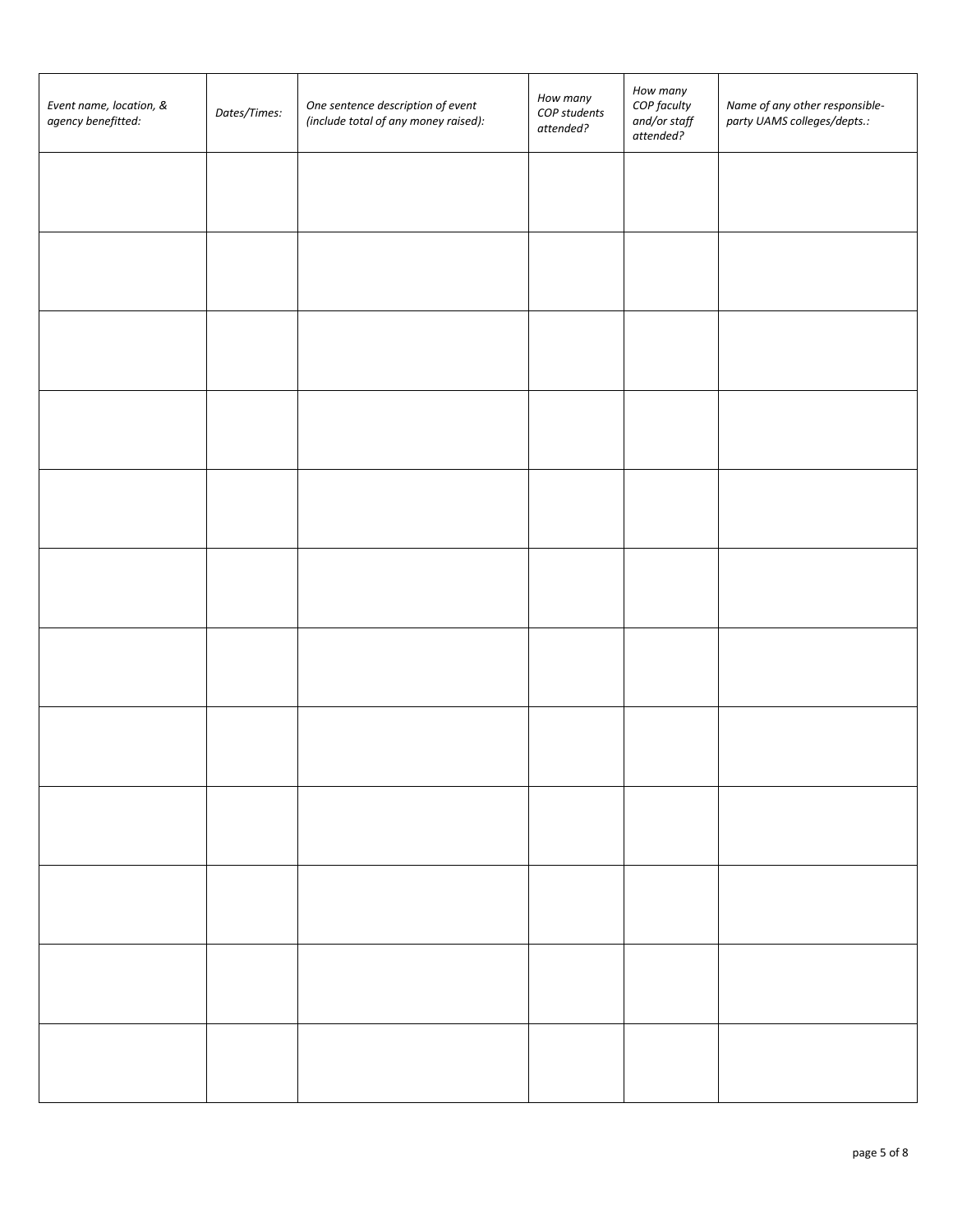### **List any professionaltraining and experiential learning that that was done by your members in the name of your organization in the 2018-2019 school year:**

*(include health screenings, conferences attended, networking events, etc.)*

| Event name, date & location: | One sentence description of event: | How many<br>COP students<br>attended? | How many<br>COP faculty<br>$and/or\ staff$<br>attended in<br>the name of<br>your org? | Name of any other responsible-<br>party UAMS colleges/depts.: |
|------------------------------|------------------------------------|---------------------------------------|---------------------------------------------------------------------------------------|---------------------------------------------------------------|
|                              |                                    |                                       |                                                                                       |                                                               |
|                              |                                    |                                       |                                                                                       |                                                               |
|                              |                                    |                                       |                                                                                       |                                                               |
|                              |                                    |                                       |                                                                                       |                                                               |
|                              |                                    |                                       |                                                                                       |                                                               |
|                              |                                    |                                       |                                                                                       |                                                               |
|                              |                                    |                                       |                                                                                       |                                                               |
|                              |                                    |                                       |                                                                                       |                                                               |
|                              |                                    |                                       |                                                                                       |                                                               |
|                              |                                    |                                       |                                                                                       |                                                               |
|                              |                                    |                                       |                                                                                       |                                                               |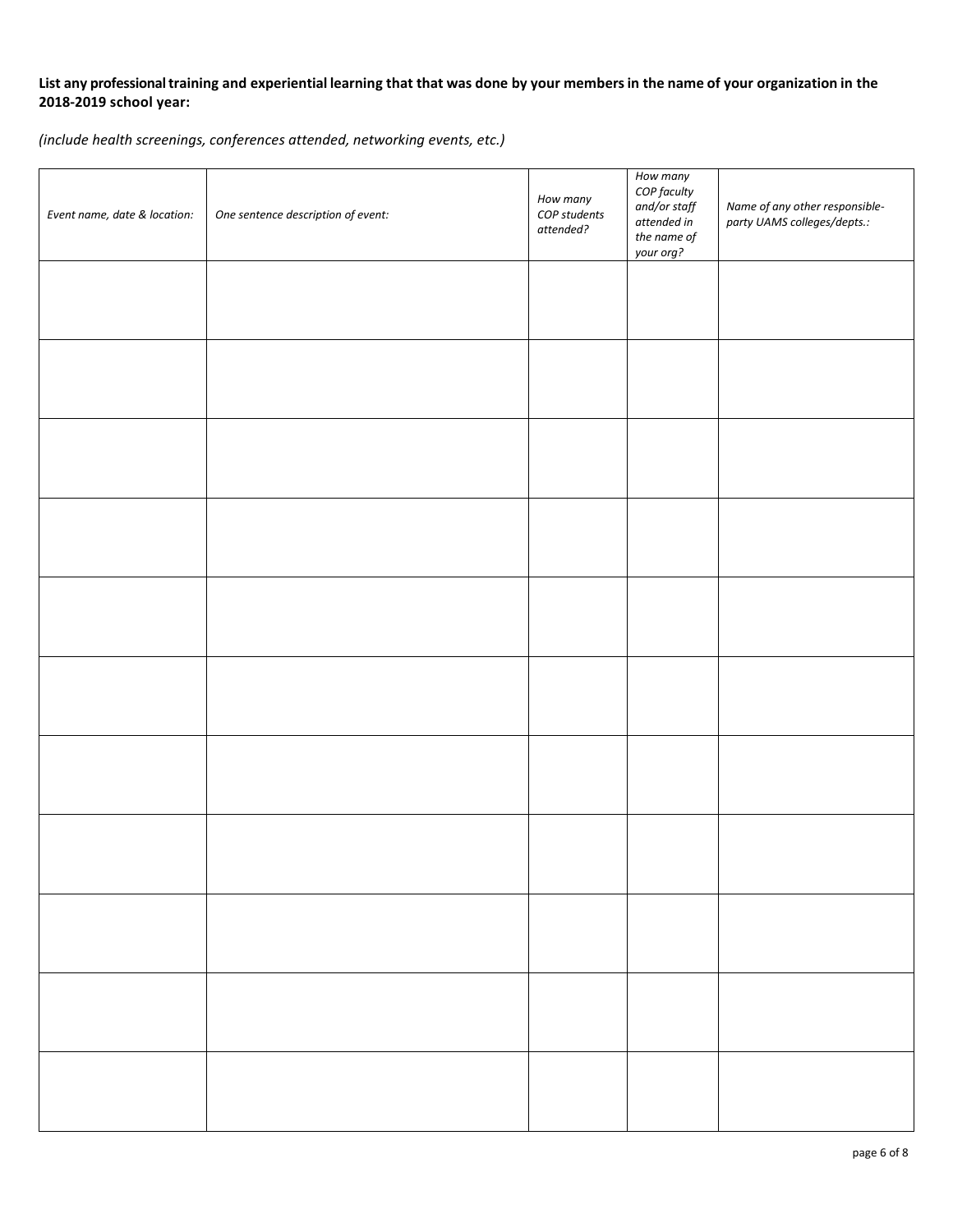| Event name, date & location: | One sentence description of event: | How many<br>COP students<br>attended? | How many<br>COP faculty<br>and/or staff<br>attended in<br>the name of<br>your org? | Name of any other responsible-<br>party UAMS colleges/depts.: |
|------------------------------|------------------------------------|---------------------------------------|------------------------------------------------------------------------------------|---------------------------------------------------------------|
|                              |                                    |                                       |                                                                                    |                                                               |
|                              |                                    |                                       |                                                                                    |                                                               |
|                              |                                    |                                       |                                                                                    |                                                               |
|                              |                                    |                                       |                                                                                    |                                                               |
|                              |                                    |                                       |                                                                                    |                                                               |
|                              |                                    |                                       |                                                                                    |                                                               |
|                              |                                    |                                       |                                                                                    |                                                               |
|                              |                                    |                                       |                                                                                    |                                                               |
|                              |                                    |                                       |                                                                                    |                                                               |
|                              |                                    |                                       |                                                                                    |                                                               |
|                              |                                    |                                       |                                                                                    |                                                               |
|                              |                                    |                                       |                                                                                    |                                                               |